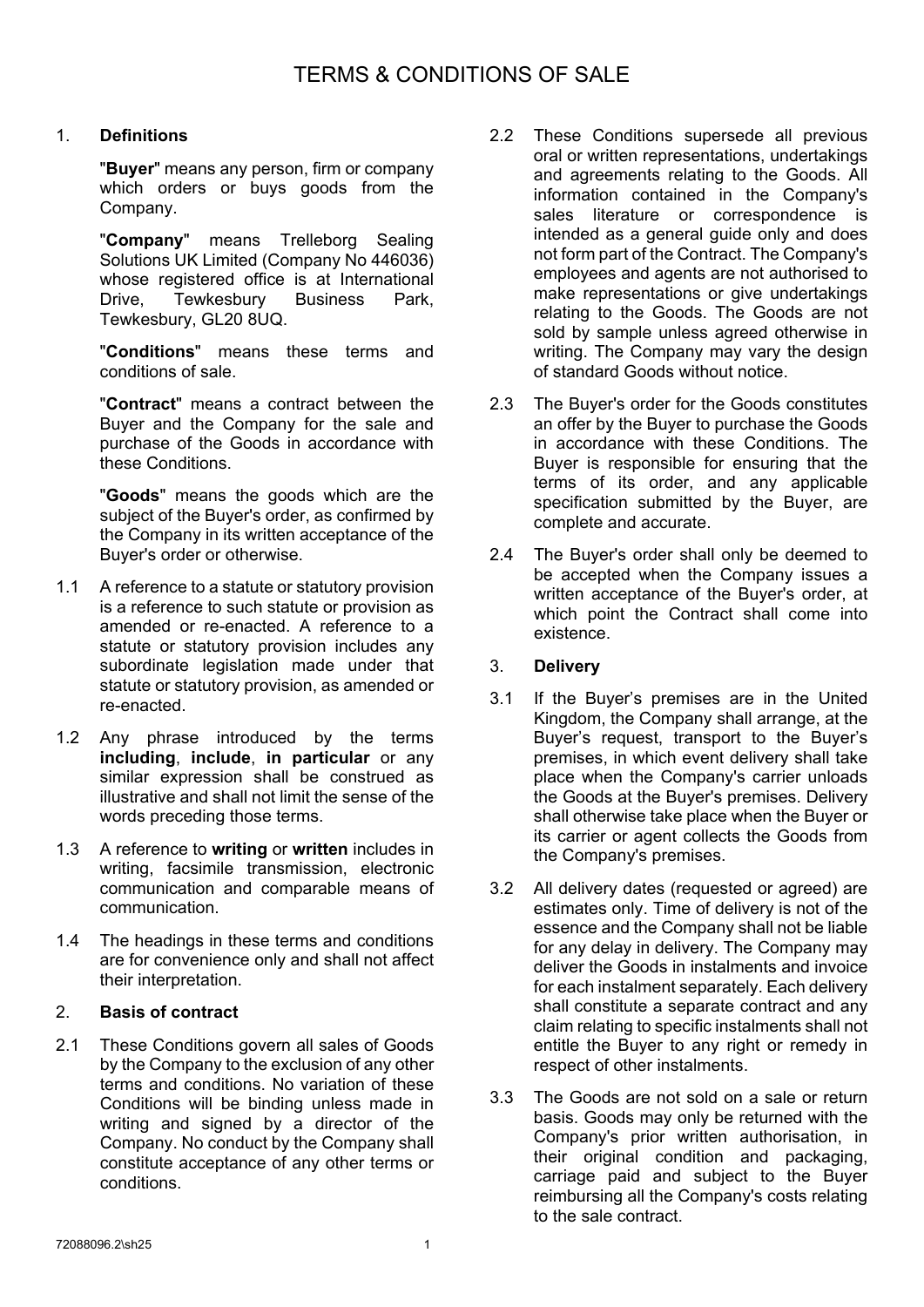## 4. **Price and payment**

- 4.1 Unless the Company states otherwise in writing, the price of the Goods shall be the Company's list price for the Goods current at the date of acceptance by the Company of the Buyer's order.
- 4.2 Written quotations by the Company shall not constitute an offer and shall remain valid for thirty days after their date of issue. The Company may vary the price quoted if the Buyer orders a different quantity of Goods from that stated in the quotation.
- 4.3 The price of the Goods includes standard packaging, but excludes the cost of delivery, transit insurance, special inspection requirements, production of special tools, duties and value added tax, unless the Company states otherwise in writing.
- 4.4 The Company shall be entitled to invoice for the Goods at any time after despatch or making the Goods available for collection (as applicable) and may impose such terms relating to payment, credit, security or guarantees as it thinks fit. Unless the Company states otherwise in writing, the Buyer shall pay the Company's invoices in full by way of electronic payment without any deduction, abatement or legal or equitable set-off in the currency specified on the invoice (or such currency as is otherwise agreed between the Company and the Buyer) within thirty days after the end of the month in which the invoice is issued. Time of payment is of the essence.
- 4.5 Without prejudice to any other remedy, if the Buyer fails to pay any invoice in full on the due date, the Company may charge interest (before and after any judgement) on the unpaid amount at the rate of 2% above the annual base lending rate from time to time of HSBC Bank Plc, compounded monthly. The Buyer shall indemnify the Company fully against all fees, costs and expenses incurred in seeking to recover sums payable by the Buyer and repossessing Goods belonging to the Company.

## 5. **Risk and title**

5.1 Risk in the Goods shall pass to the Buyer upon delivery or upon the Goods being made available for collection (as applicable).

- 5.2 All materials supplied by the Buyer to the Company shall be at the Buyer's risk while they are in the possession of the Company or in transit to or from the Buyer and the Buyer shall insure them accordingly.
- 5.3 Title to the Goods shall not pass to the Buyer until the earlier of:
	- 5.3.1 the Company receives payment in full by way of electronic payment for the Goods and any other goods that the Company has supplied to the Buyer in respect of which payment has become due, in which case title to the Goods shall pass at the time of payment of all such sums; and
	- 5.3.2 the Buyer resells the Goods, in which case title to the Goods shall pass to the Buyer at the time specified in Condition [5.5.](#page-1-0)
- 5.4 Until title to the Goods has passed to the Buyer, the Buyer shall:
	- 5.4.1 store the Goods separately from all other goods held by the Buyer so that they remain readily identifiable as the Company's property;
	- 5.4.2 not remove, deface or obscure any identifying mark or packaging on or relating to the Goods;
	- 5.4.3 maintain the Goods in satisfactory condition and keep them insured against all risks for their full price from the date of delivery;
	- 5.4.4 notify the Company immediately if it becomes subject to any of the events listed in Condition [11.1.2;](#page-3-0) and
	- 5.4.5 give the Company such information relating to the Goods as the Company may require from time to time.
- <span id="page-1-0"></span>5.5 Subject to Condition [5.6,](#page-2-0) the Buyer may resell or use the Goods in the ordinary course of its business (but not otherwise) before the Company receives payment for the Goods. However, if the Buyer resells the Goods before that time:
	- 5.5.1 it does so as principal and not as the Company's agent; and
	- 5.5.2 title to the Goods shall pass from the Company to the Buyer immediately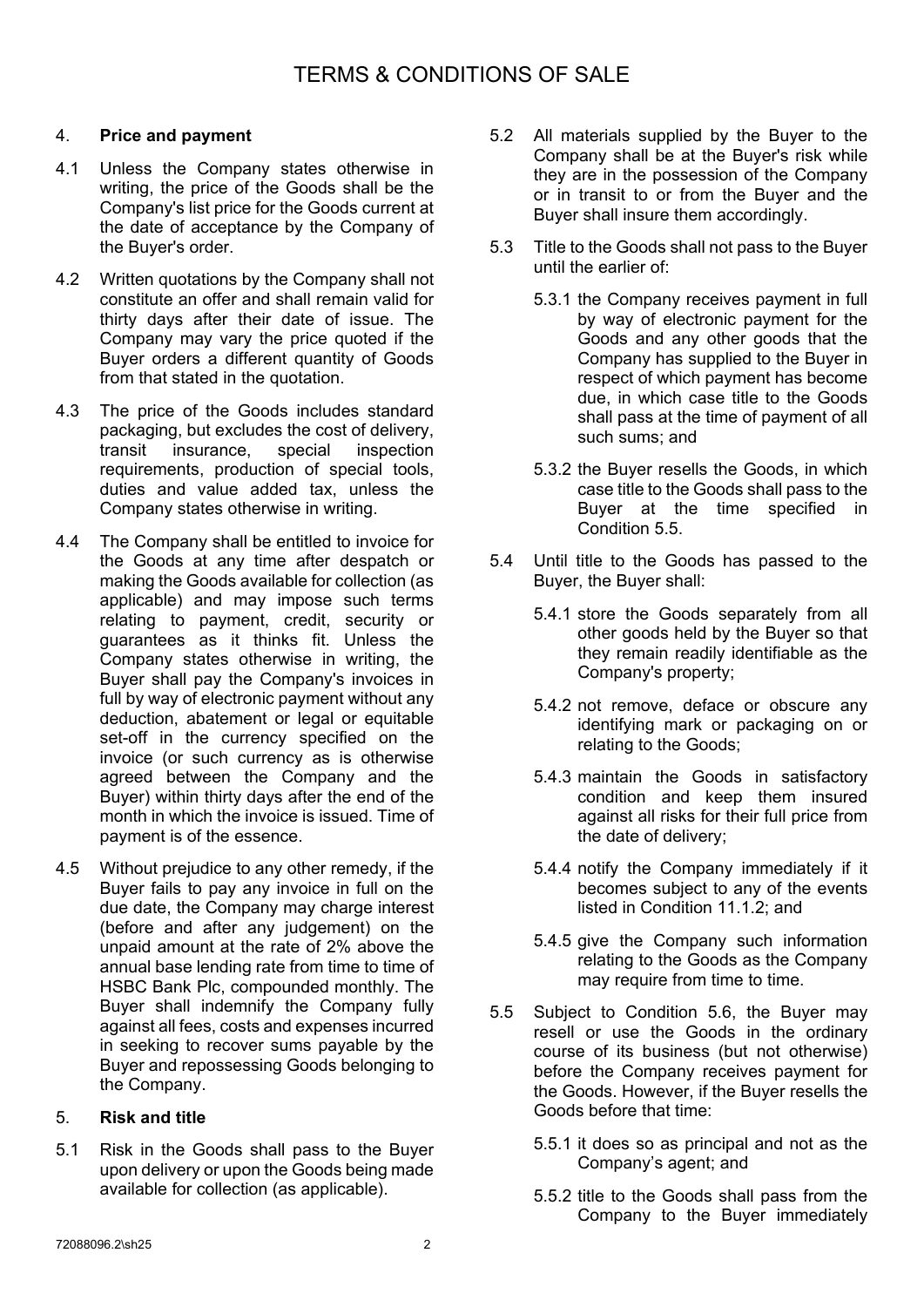before the time at which resale by the Buyer occurs.

- <span id="page-2-0"></span>5.6 If before title to the Goods passes to the Buyer the Buyer becomes subject to any of the events listed in Condition [11.1.2,](#page-3-0) then, without limiting any other right or remedy the Company may have:
	- 5.6.1 the Buyer's right to resell the Goods or use them in the ordinary course of its business ceases immediately; and
	- 5.6.2 the Company may at any time:
		- (a) require the Buyer to deliver up all Goods in its possession that have not been resold, or irrevocably incorporated into another product; and
		- (b) if the Buyer fails to do so promptly, enter any premises of the Buyer or of any third party where the Goods are stored in order to recover them.

#### 6. **Acceptance**

- 6.1 The Buyer shall inspect the Goods upon delivery and shall be deemed to have accepted them unless it informs the Company and (where the Buyer does not collect the Goods) the Company's carrier in writing of:
	- 6.1.1 any loss, shortage, excess or visible damage or non-conformity within seven days after delivery; or
	- 6.1.2 any total failure to deliver within seven days after the date of the Company's invoice.
- 6.2 The Buyer may not reject short or excess deliveries which are within a margin of 10% (for bespoke Goods) and 5% (for standard Goods) of the quantity ordered. In such cases, the Company will adjust the price proportionately.

## 7. **Warranty**

<span id="page-2-1"></span>7.1 The Company warrants for a period of twelve months after delivery that the Goods will be reasonably free from defects in workmanship and materials and will conform to the Company's specification. The Buyer's sole remedy for any proven breach of this warranty shall be (at the Company's option) the repair or replacement of the Goods or a refund of the price paid for the Goods, in each case subject to the Buyer returning the Goods carriage paid to the Company within the twelve month warranty period.

- 7.2 This warranty at Condition [7.1](#page-2-1) does not apply to damage or defects if the same arise as a result of:
	- 7.2.1 the Buyer failing to follow the Company's oral or written instructions as to the storage, installation, commissioning, use or maintenance/servicing of the Goods or (if there are none) good trade practice. The Buyer should request the Company's advice relating to any nonstandard use of the Goods; or
	- 7.2.2 fair wear and tear or other acts of the Buyer including without limitation wilful damage, negligence, overloading, abnormal working conditions, faulty installation or misuse;
	- 7.2.3 the Buyer altering or repairing the Goods without the written consent of the Company;
	- 7.2.4 any design defect in any drawing, design or specification supplied or approved by the Buyer, or materials supplied by the Buyer; or
	- 7.2.5 materials, parts and equipment not manufactured by the Company, in respect of which the Buyer shall only be entitled to the benefit of any warranty or guarantee given by the manufacturer to the Company that the Company is able to transfer to the Buyer.
- 7.3 The Company does not warrant that the Goods are suitable for the Buyer's particular requirements and all other representations, warranties, terms and conditions, whether express or implied, are excluded to the fullest extent permitted by law.

## 8. **Limitation of Liability**

8.1 Nothing in these Conditions shall exclude or limit the Company's liability for death or personal injury resulting from the Company's negligence or for any breach of the statutory implied undertakings as to title to the Goods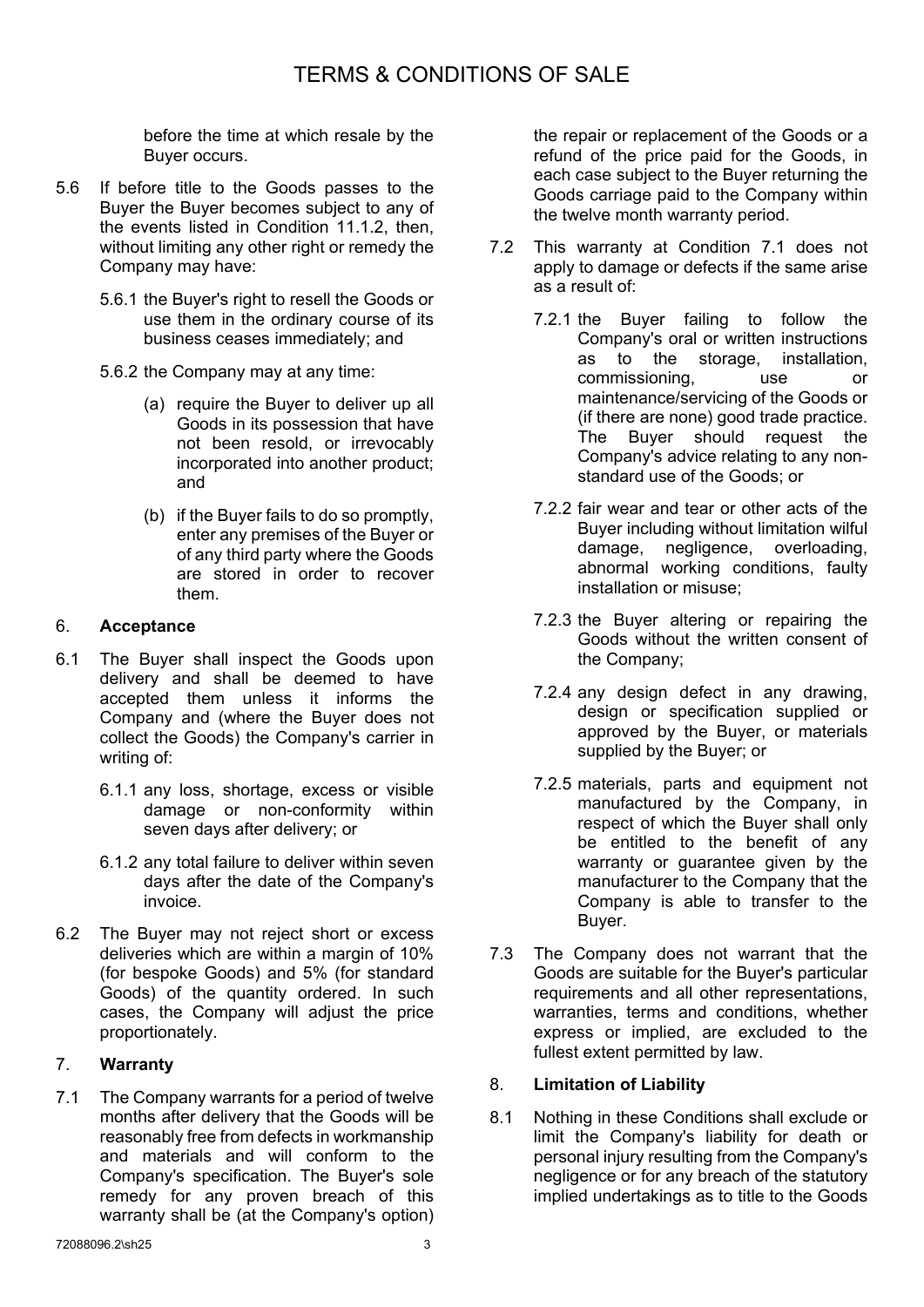or for fraud or any other liability which may not be limited or excluded by law.

- 8.2 The aggregate liability of the Company, its employees and agents to the Buyer in respect of any direct physical damage to the Buyer's property caused by the Company's negligence shall be limited to £100,000 in respect of any single event or series of connected events.
- 8.3 In all other cases, the aggregate liability of the Company, its employees and agents, whether in contract, tort (including negligence and breach of statutory duty) or otherwise howsoever arising shall not exceed the price paid for the Goods in respect of which the claim is made.
- 8.4 In no circumstances will the Company, its employees or agents be liable for any business interruption, loss of use, revenue, contracts, profits or goodwill, loss of anticipated savings, loss arising from third party claims or any special, indirect, economic or consequential loss (whether or not foreseeable and whether or not direct).
- 8.5 The Buyer shall store and use the Goods in accordance with any instructions from the Company, which will not be liable for any damage, loss, claim or expense arising from any failure to comply with such instructions.
- 8.6 The Company shall not be liable for defects in the Goods resulting from materials or designs supplied or specified by the Buyer.
- 8.7 The Company will in no circumstances be liable for any claim relating to the Goods or the contract of sale which is notified to the Company more than twelve months after the date of the Company's invoice.

## 9. **Force Majeure**

9.1 The Company will not be liable for any failure or delay in performing its obligations caused by any event which is beyond its reasonable control, including without limitation any act of God, fire, flood, pandemic, plant breakdown, malicious damage, theft, non-availability of power, water, supplies or materials, industrial action, act of government or other public authority, civil disturbance, terrorism or war.

#### <span id="page-3-2"></span>10. **Confidentiality.**

- 10.1 The Buyer undertakes that it shall not disclose to any person any confidential information concerning the business, affairs, customers, clients or suppliers of the Company or of any member of the group to which the Company belongs, except as permitted by Clause [10.2.](#page-3-1) For the purposes of this clause, "**group**" means the Company, any direct or indirect subsidiary or holding company from time to time of the Company, and any subsidiary from time to time of a direct or indirect holding company of the Company.
- <span id="page-3-1"></span>10.2 The Buyer may disclose the Company's confidential information:
	- 10.2.1 to its employees, officers, representatives or advisers who need to know such information for the purposes of exercising the Buyer's rights or carrying out its obligations under or in connection with the Contract. The Buyer shall ensure that its employees, officers, representatives or advisers to whom it discloses the Company's confidential information comply with this Clause [10;](#page-3-2) and
	- 10.2.2 as may be required by law, a court of competent jurisdiction or any governmental or regulatory authority.
- 10.3 The Buyer shall not use the Company's confidential information for any purpose other than to exercise its rights and perform its obligations under or in connection with the Contract.

## 11. **Termination**

- <span id="page-3-0"></span>11.1 Without prejudice to any other remedy, the Company may immediately withhold deliveries, repossess Goods which remain its property and/or terminate the Contract (and any other contract with the Buyer) if:
	- 11.1.1 the Buyer breaches any of these Conditions or fails to pay any sum due to the Company on any account on the due date; or
	- 11.1.2 if any encumbrancer takes possession of or a receiver, administrative receiver or similar officer is appointed over any of the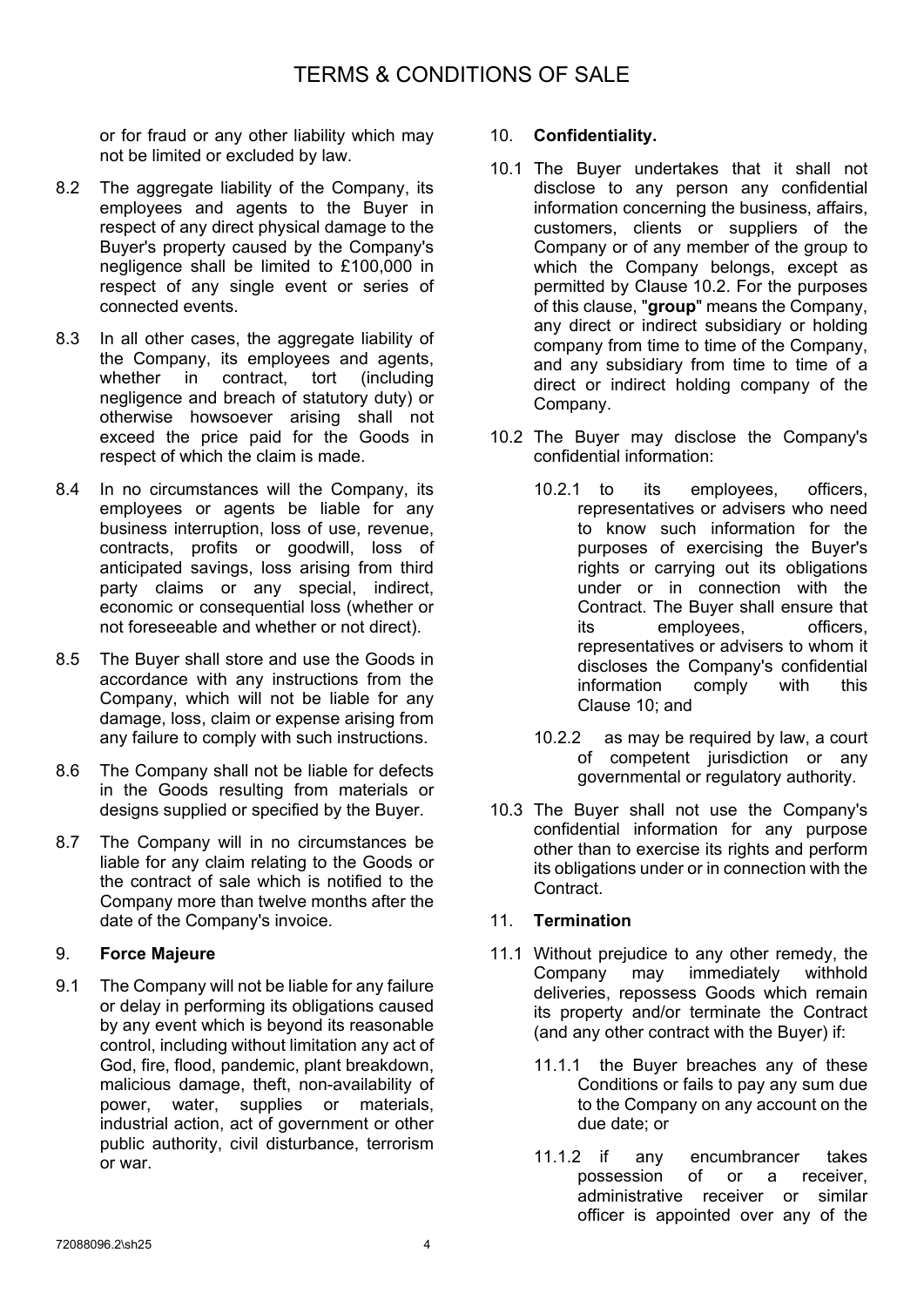property or assets of the Buyer or if the Buyer makes any voluntary arrangement with its creditors or becomes subject to an administration<br>order or has an administrator order or has an appointed or goes into liquidation or has a resolution for its winding-up passed (except for the purpose of amalgamation or reconstruction not involving insolvency where the resulting entity agrees to be bound by or assumes the obligations imposed on the Buyer) or anything analogous to any of these events under the law of any jurisdiction occurs in relation to the Buyer or if the Buyer ceases or threatens to cease to carry on business or if the Company reasonably suspects that the Buyer is likely to be subject to any of such actions or events.

- 11.2 On termination of the Contract for any reason the Buyer shall immediately pay to the Company all of the Company's outstanding unpaid invoices and interest.
- 11.3 Termination of the Contract shall not affect any of the parties' rights and remedies that have accrued as at termination, including the right to claim damages in respect of any breach of this Contract that existed at or before the date of termination.
- 11.4 Any provision of the Contract that expressly or by implication is intended to come into or continue in force on or after termination shall remain in full force and effect.

## 12. **Communication**

- 12.1 All communications between the parties about this Contract must be in writing:
	- 12.1.1 (in case of communications to the Company) to its Customer Contact Centre for operational matters and in any other case its registered office or such other addresses as shall be notified to the Buyer by the Company; or
	- 12.1.2 (in the case of communications to the Buyer) to the registered office of the Buyer (if it is a company) or (in any other case) to any address of the Buyer set out in any document which forms part of this Contract or such

other address as shall be notified to the Company by the Buyer.

- 12.2 Communications shall be deemed to have been received:
	- 12.2.1 if sent by pre-paid first class post, 2 days (excluding Saturdays, Sundays and bank and public holidays) after posting (exclusive of the day of posting);
	- 12.2.2 if delivered by hand, on the day of delivery);
	- 12.2.3 if sent by facsimile transmission or electronic mail on a working day prior to 4:00pm, at the time of transmission and otherwise on the next working day.
- 12.3 Communications addressed to the Company shall be marked for the attention of the General Manager & Sales Director.

#### 13. **Miscellaneous**

- 13.1 The Company may sub-contract all or any of its obligations under the Contract. The Contract is personal to the Buyer who may not assign, novate, license or sub-contract all or any of its rights or obligations under the Contract without the Company's prior written consent.
- 13.2 The Buyer warrants that it has authority to supply any materials, designs and specifications provided by it to the Company and that any Goods produced using or based on the same will not infringe any third party rights. The Buyer indemnifies and shall keep the Company fully and effectively indemnified from and against any loss, claim, cost and expense arising from any breach of this warranty.
- 13.3 The Company reserves all intellectual property rights in the Goods and any tools used to produce them, including but not limited to copyright, design rights, patents and patent applications, trade marks and confidential know-how, in each case whether or not registered. The Buyer may not use any such rights without the Company's express written consent.
- 13.4 No delay or failure by the Company in enforcing its rights under these Conditions shall operate as a waiver unless confirmed in writing by a Director of the Company.